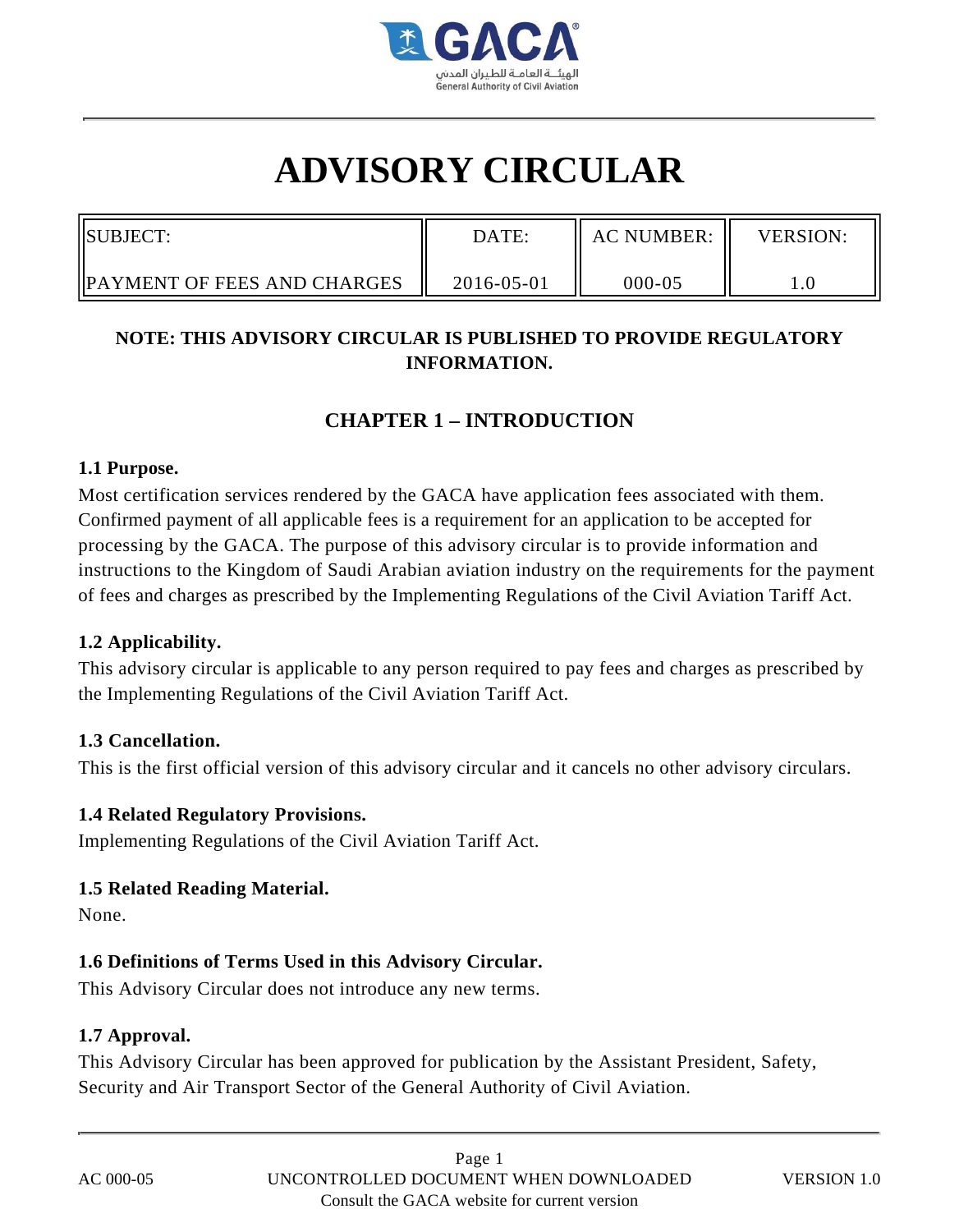

# **CHAPTER 2 – PAYMENT PROCEDURES**

# **2.1 Fee Payment Procedures.**

The payment of any prescribed fee or charge must be made by following the procedure outlined below.

(1) **Step 1** - Contact the GACA SS&AT fees and charges office or your GACA focal point to learn of the total amount owing and obtain an invoice number for the type of service(s) being sought.

NOTE: The invoice number has a 30 day validity period and payments must be made to the GACA within this period.

(2) **Step 2** - Pay the prescribed fee indicated on the invoice.

(a) All payments are to be made in full. No partial payments will be accepted.

(b) *For payments made inside the KSA* - all payments must be made through KSA-SADAD channels only.

(c) *For payments made outside the KSA* - all payments must be made via a bank transfer to the credit of GACA SS&AT bank account given below. Bank transfer charges, if any, will be borne by the party making the transfer. For this purpose, all persons affecting a transfer must ensure that full service fee reaches the GACA account, net of all intermediary bank charges. NOTE: In all cases the invoice number must be clearly mentioned on the bank transfer document.

**BENEFICIARY**: General Authority of Civil Aviation **ACCOUNT NUMBER**: 1700802666 **IBAN**: SA38 4000 0000 0017 0080 2666 **BANK**: SAMBA Financial Group **BRANCH**: Al-Andalus, Jeddah, Saudi Arabia **SWIFT**: SAMBSARI **ABA**: 36074626

NOTE: Persons who are unable to make payments using either of the two methods noted in paragraphs (b) or (c) above should contact the GACA SS&AT fees and charges office for further instructions. This office may be contacted using the coordinates noted in Chapter 3 of this advisory circular.

(3) **Step 3** - Retain evidence of payment of the prescribed fees associated with the specific invoice

| AC 000-05 |
|-----------|
|           |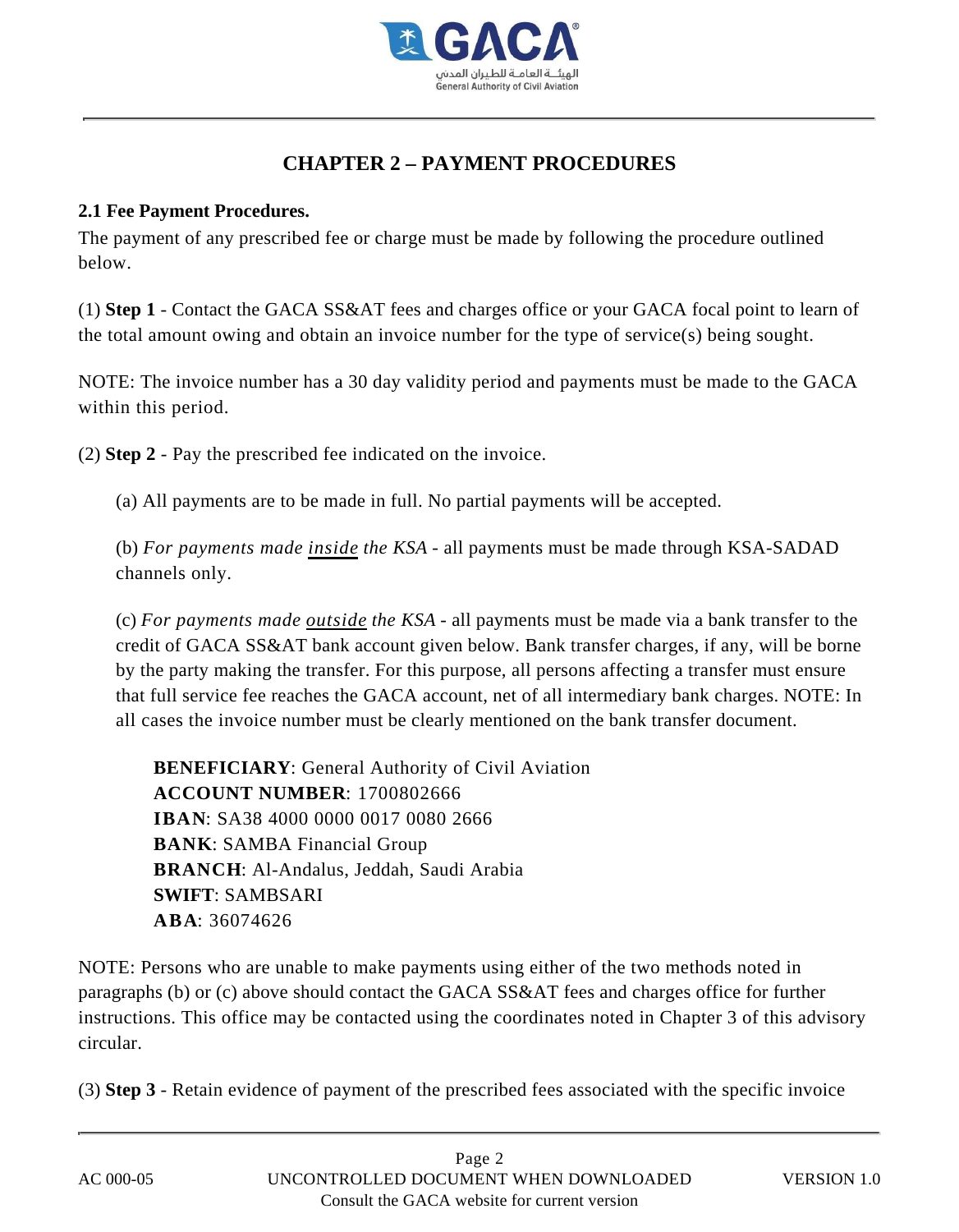

number. Present this evidence to the GACA as part of your application package.